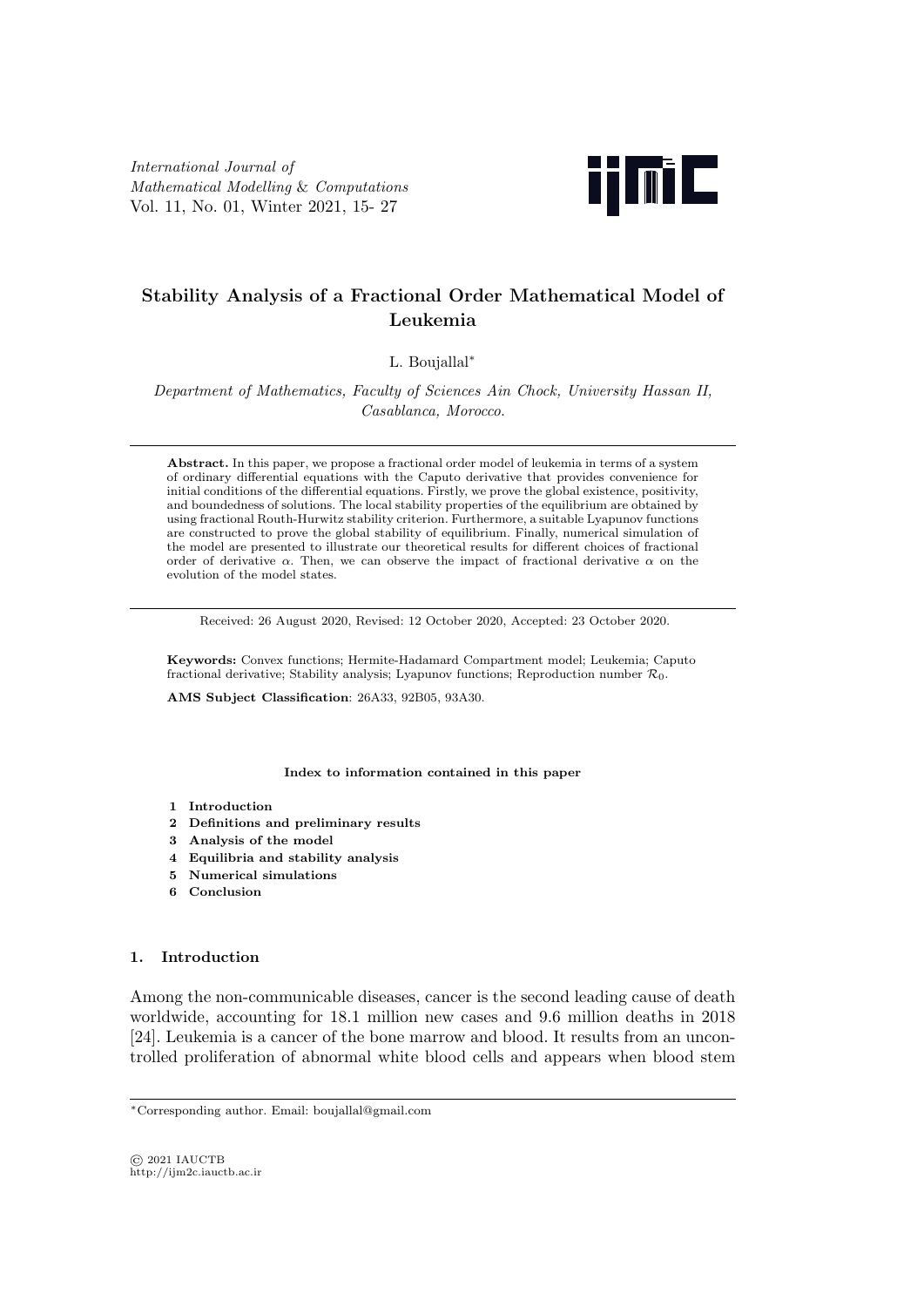cells in the bone marrow undergo changes that make their behaviour abnormal. These abnormal cells are called leukemia cells; they gradually multiply and eventually invade the so-called "normal" blood cells which are then unable to perform their tasks. The four types of leukemia (acute lymphocytic leukemia, acute myeloid leukemia, chronic myeloid leukemia, and chronic lymphocytic leukemia) are divided into two categories: acute and chronic [15]. Acute leukemia which is a clonal proliferation of immature stem hematological cells which are defined by cells unable to complete their maturation as well as a reduction of mature cells to cause of bone marrow, and leukemia frequently occurs in children. In chronic leukemia, the abnormal cells are partly mature and often appear normal. When these cells develop into leukemia cells, they dont fight off illness as well, and they survive longer than normal white blood cells, allowing them to build up in the blood.

Mathematical models have become one of the most important tools used to understand and predicate the evolution of diseases in such a way to prevent their spread. In the existing literature, most of the biological problems of leukemia are studies through the integer-order mathematical modeling by using ordinary differential equations, see for instance  $[1, 2, 9, 17, 18, 22, 29, 31]$ . See also  $[7, 23, 36]$  for the mathematical control models of leukemia.

Recently, much attentions have been given to fractional-order models with biological systems [8, 14, 16, 25]. This is due to the fact that fractional-order model is more accurate for the description of memory [6, 33] and hereditary properties of the system when compared with an integer-order model [11, 12, 27, 28, 30, 32, 34].

In this work, we introduce a fractional order for the model developed by [17], which describes the dynamics of leukemia. The model is constructed based on the characteristics of leukemia transmission in the blood. The model consists of three nonlinear ordinary differential equations. The three compartments are susceptible cells *S*, infected cells *I* and immune cells *W*. In these compartments which are not infected with leukemia disease but can be infected is defined as susceptible compartment denoted by *S*. The compartment which is infected with leukemia and able to transmit leukemia is defined as infective compartment and denoted by *I*. Again, recovered individuals are those who are removed from the susceptibleinfective interaction by recovery with immunity, isolation by any process is defined as recovered compartment and denoted by  $W$ . Further, let  $\Lambda$  be the rate at which the susceptible blood cells entering into the circulatory blood from compartments like bone marrow, lymph nodes and thymus. Parameters  $\mu_1, \mu_2$  and  $\mu_3$  are the natural mortality rate of susceptible blood cells, infected cells and immune cells respectively. The parameter  $\beta$  is the infection rate of susceptible blood cells. The rate at which the infected cells are recovered due to encounter with immune cells and it is denoted by  $\gamma$ . So this recovered term is added with the immune cells compartment. Our model is governed by the following equations:

$$
\begin{cases}\nD^{\alpha}S = \Lambda - \beta SI - \mu_1 S, \\
D^{\alpha}I = \beta SI - (\mu_2 + \gamma)I, \\
D^{\alpha}W = \gamma I - \mu_3 W,\n\end{cases}
$$
\n(1)

where  $D^{\alpha}S, D^{\alpha}I$  and  $D^{\alpha}W$  are the derivative of  $S(t), I(t)$  and  $W(t)$  respectively, of arbitrary order  $\alpha$  (where  $0 < \alpha \leq 1$ ) in the sense of Caputo.

A flowchart of our model is given in Figure 1.

The model (1) represents the classical *SIW* model studies in [17] when  $\alpha = 1$ .  $S(0) > 0, I(0) \geq 0$  and  $W(0) \geq 0$  are the given initial states.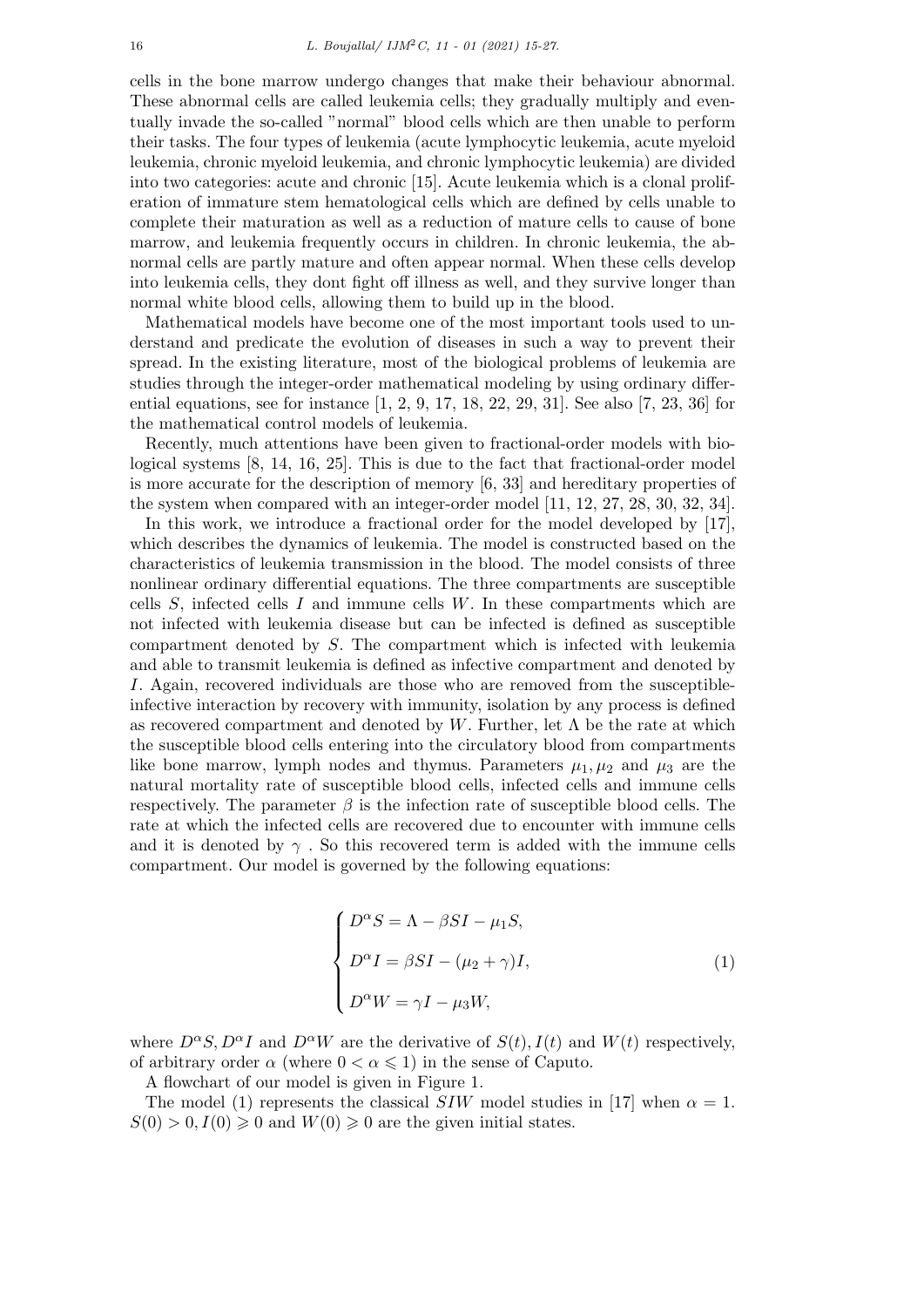

Figure 1. Flowchart of the model of leukemia transmission.

Table 1. Parameter and the values used in model (1).

| <b>Description</b>                                            | Parameters |
|---------------------------------------------------------------|------------|
| Source term of susceptible population                         |            |
| Natural death rate of susceptible cells                       | $\mu_1$    |
| Infection rate of susceptible cells due to cancer cells       |            |
| Natural death rate of infected cells                          | $\mu_2$    |
| Rate at which the infectious individuals recover for immunity |            |
| Natural death rate of immune cells                            | $\mu_3$    |

The rest of the paper is structured as follows : Section 2 presents some results and definitions on fractional calculus to be used in the next. In Section 3 we show that our model is biologically and mathematically well posed. Section 4 focuses on the problem of both local and global stability of equilibria by using Routh-Hurwitz criteria and the notion of Lyapunov function. Numerical simulations are performed in Section 5 to illustrate theoretical results. Finally, we conclude this paper in Section 6.

# **2. Definitions and preliminary results**

In this section we introduce some definitions and proprieties which are used throughout this paper [26]:

(a) Let  $f : \mathbb{R}_+ \to \mathbb{R}$  be a continuous function, then the Caputo fractional derivative of order  $\alpha > 0$  of the function f is given by

$$
D^{\alpha}f(t) = \frac{1}{\Gamma(n-\alpha)} \int_0^t (t-x)^{n-\alpha-1} f^n(x) dx, \tag{2}
$$

where  $D \doteq \frac{d}{dt}$ ,  $n-1 < \alpha < n, n \in \mathbb{N}$  and  $\Gamma(\cdot)$  is the gamma function. In particular, when  $0 < \alpha \leq 1$ , we get

$$
D^{\alpha} f(t) = \frac{1}{\Gamma(1-\alpha)} \int_0^t \frac{f'(x)}{(t-x)^{\alpha}}.
$$
 (3)

(b) The Laplace transform of Caputo fractional derivative is given by

$$
\mathcal{L}\left[D^{\alpha}f(t)\right] = \lambda^{\alpha}F(\lambda) - \sum_{k=0}^{n-1} f^k(0)\lambda^{\alpha-k-1},\tag{4}
$$

with  $F(\lambda)$  the Laplace transform of  $f(t)$ .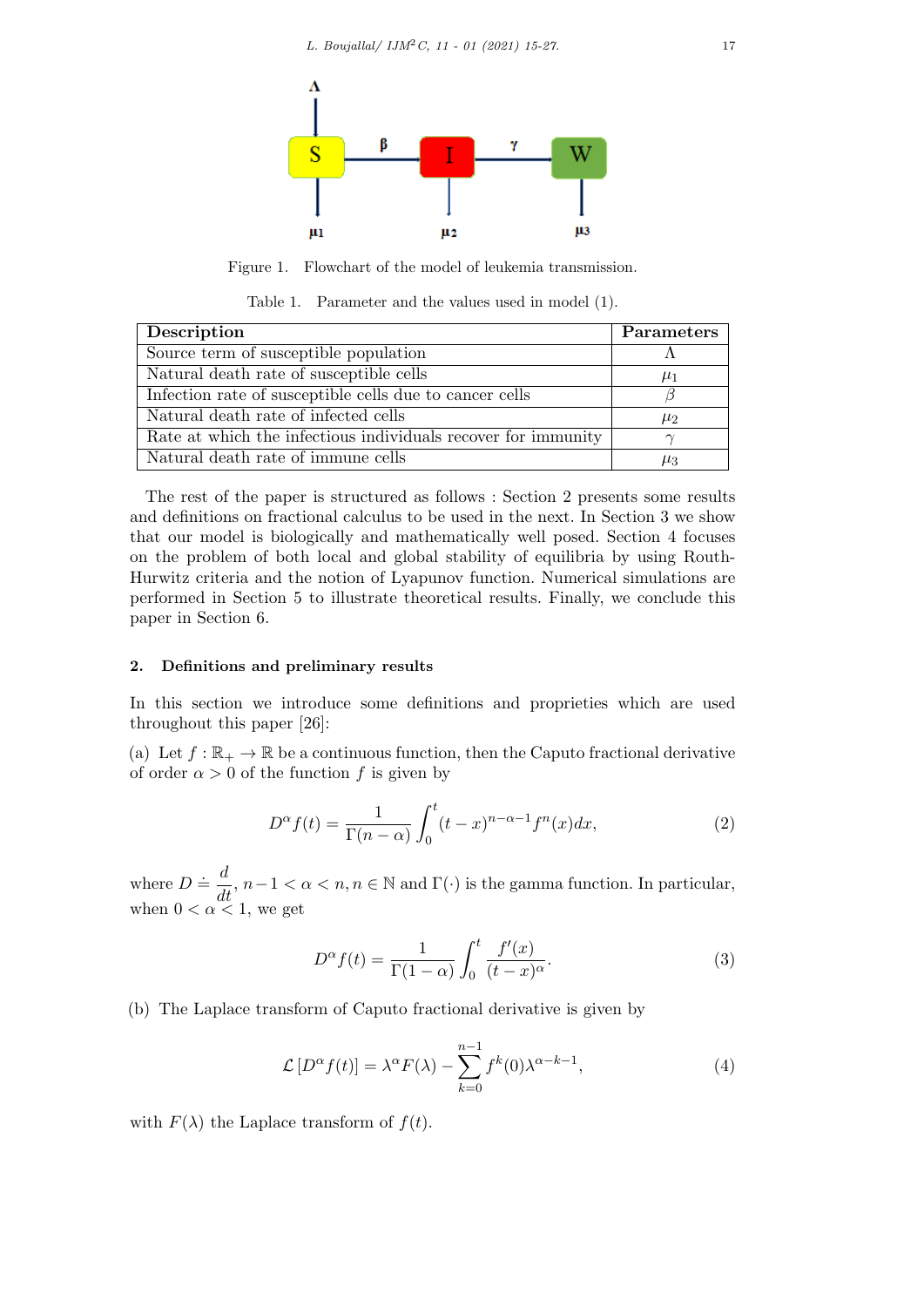(c) Let  $\alpha, \beta > 0$ . The Mittag-Leffler function  $E_{\alpha,\beta}$  of parameter  $\alpha$  and  $\beta$  is defined as follows:

$$
E_{\alpha,\beta}(z) = \sum_{k=0}^{\infty} \frac{z^k}{\Gamma(\alpha k + \beta)}.
$$
\n(5)

(d) The Laplace transform of the functions  $t^{\beta-1}E_{\alpha,\beta}(\mp at^{\alpha})$  is

$$
\mathcal{L}\left[t^{\beta-1}E_{\alpha,\beta}(\mp at^{\alpha})\right] = \frac{\lambda^{\alpha-\beta}}{\lambda^{\alpha} \pm a},\tag{6}
$$

for  $Re(\lambda) > |a|^{\frac{1}{\alpha}}$  and  $Re(\beta) > 0$ .

(e) Let  $\alpha, \beta > 0$  and  $z \in \mathcal{C}$ , then the Mittag-Leffler function satisfies the equality given by

$$
E_{\alpha,\beta}(z) = zE_{\alpha,\alpha+\beta}(z) + \frac{1}{\Gamma(\beta)}.
$$
\n(7)

(f) Let  $f : \mathbb{R}^n \to \mathbb{R}^n$  with  $n \geq 1$ , and consider the following fractional-order system:

$$
\begin{cases}\nD^{\alpha}x(t) = f(x), \\
x(t_0) = x_0,\n\end{cases}
$$
\n(8)

with  $0 < \alpha \leq 1, t_0 \in \mathbb{R}$  and  $x_0 \in \mathbb{R}^n$ .

To globalize the solution of system (8), we will use the following result which is a direct corollary from [20].

**Lemma 2.1** *Assume that the function f satisfies the following conditions:*

(i) *f* and  $\frac{\partial f}{\partial x}$  are continuous on  $\mathbb{R}^n$ . (ii) *∥f*(*x*)*∥* ⩽ *ω* + *λ∥x∥ for all x ∈* R *n , where ω and λ are two positive constants.*

*Then, system* (8) *has a unique solution on*  $[t_0, +\infty)$ *.* 

**Lemma 2.2** *[10]* Assume that  $f \in C^1$ .

(i) *If*  $D^{\alpha} f(t) \geq 0$  *for all*  $t \in [a, b]$  *and all*  $\alpha \in (\alpha_0, 1)$  *with some*  $\alpha_0 \in (0, 1)$ *, then f*(*t*) *is monotone increasing.*

(ii) *If*  $D^{\alpha} f(t) \leq 0$  *for all*  $t \in [a, b]$  *and all*  $\alpha \in (\alpha_0, 1)$  *with some*  $\alpha_0 \in (0, 1)$ *, then f*(*t*) *is monotone decreasing.*

**Lemma 2.3** *[3, 35]* Let  $\psi$  :  $[0, \infty) \to \mathbb{R}_+$  be a continuous and derivable function. *Then, for all*  $t \geq 0$ *,* 

$$
D_t^{\alpha} \left( \psi(t) - \psi^{\star} - \psi^{\star} \ln \frac{\psi(t)}{\psi^{\star}} \right) \leqslant \left( 1 - \frac{\psi(t)}{\psi^{\star}} \right) D_t^{\alpha} \psi(t), \tag{9}
$$

*and*

$$
\frac{1}{2}D_t^{\alpha}\psi^2(t) \leq \psi(t)D_t^{\alpha}\psi(t),\tag{10}
$$

*where*  $\alpha \in (0, 1)$ *.*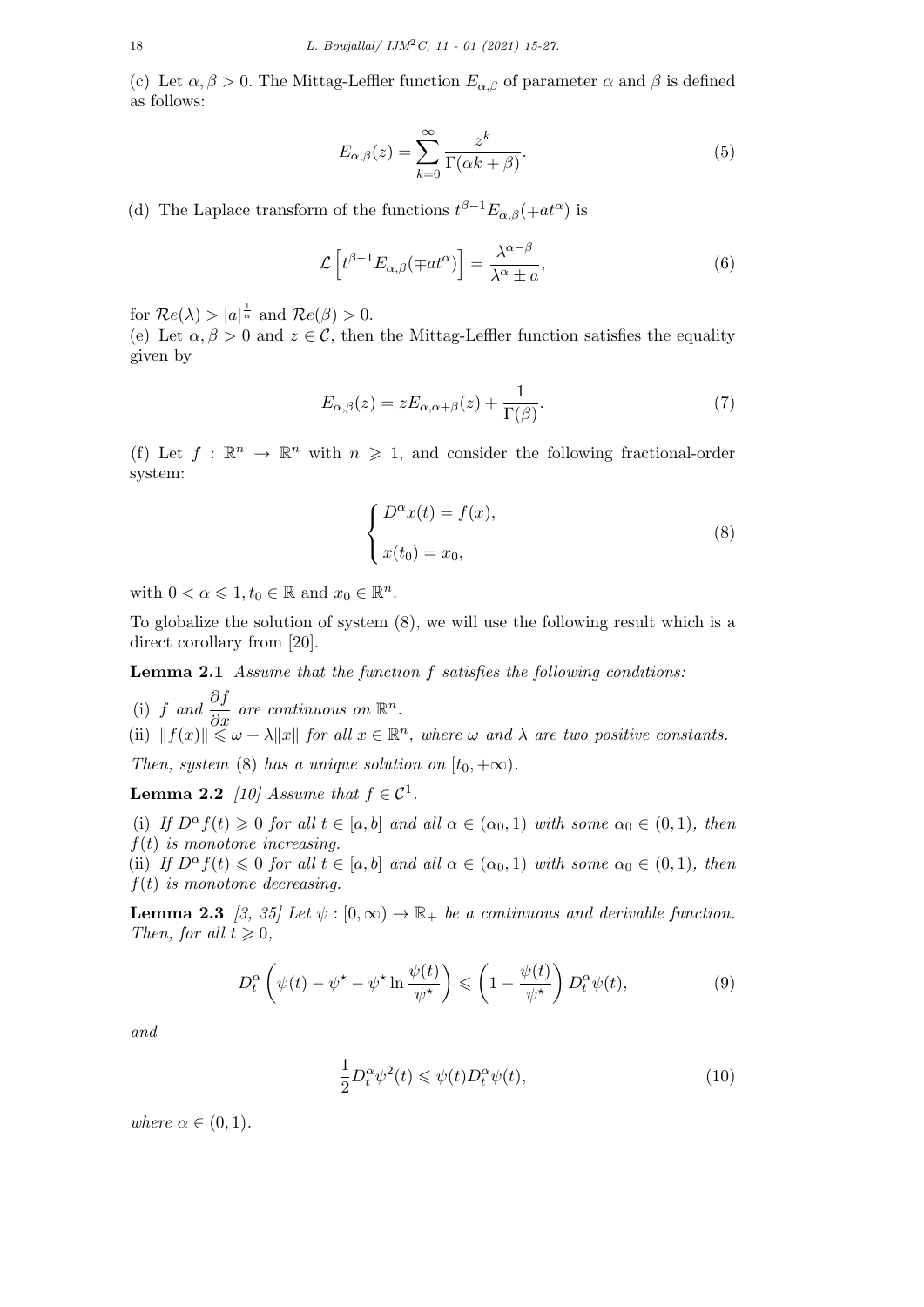Note that for  $\alpha = 1$ , the inequalities in Eqs (9) and (10) becomes equalities.

### **3. Analysis of the model**

### **3.1** *Invariant region*

**Theorem 3.1** *Let*  $\mu \doteq \min(\mu_1, \mu_2, \mu_3)$ *, then the feasible region*  $\Omega$ *, defined by* 

$$
\Omega \doteq \left\{(S, I, W) \in \mathbb{R}^3_+ \mid N = S + I + W \leqslant \frac{\Lambda}{\mu} \right\},\
$$

*is positively invariant with respect to system* (1)*.*

*Proof* We will accomplish the proof through two steps: **Step 1:** we will prove that the solution of system(1) states is always non-negative. According to system (1), we get easily

$$
D^{\alpha}S|_{S=0} = \Lambda > 0,
$$
  

$$
D^{\alpha}I|_{I=0} = 0,
$$
  

$$
D^{\alpha}W|_{W=0} = \gamma I \geq 0.
$$

From Lemma 2.2, we have  $S(t)$ ,  $I(t)$ ,  $W(t) \geq 0$  for any  $t \geq 0$ . Then the solution of system (1) will remain in  $\mathbb{R}^3_+$ .

**Step 2:** The solution of the system(1) is bounded. Indeed, by adding all equations of the model (1), we have

$$
D^{\alpha}N(t) \leq \Lambda - \mu N(t),\tag{11}
$$

where  $\mu \doteq \min(\mu_1, \mu_2, \mu_3)$ . By applying the Laplace transform, we get

$$
\lambda^{\alpha} \mathcal{L}(N(t)) - \lambda^{\alpha - 1} N(0) \leq \frac{\Lambda}{\lambda} - \mu \mathcal{L}(N(t)).
$$

According to e.q.(6) we deduce

$$
N(t) \leqslant E_{\alpha,1}(-\mu t^{\alpha})N(0) + t^{\alpha} E_{\alpha,\alpha+1}(-\mu t^{\alpha})\Lambda.
$$

By using e.q.(7), it follows that

$$
N(t) \leqslant \left(N(0) - \frac{\Lambda}{\mu}\right) E_{\alpha,1}(-\mu t^{\alpha}) + \frac{\Lambda}{\mu}.
$$

Since  $E_{\alpha,1}(-\mu t^{\alpha}) \geq 0$  for any  $t \geq 0$ , then we have

$$
N(t) \leqslant \frac{\Lambda}{\mu}, \ \forall t \geqslant 0,
$$

provided that  $N(0) \leqslant \frac{\Lambda}{\Lambda}$  $\frac{1}{\mu}$ . This completes the proof.

By positivity means the population survives and boundedness refers as a natural restriction to growth as a consequence of limited resources. Since  $\Omega$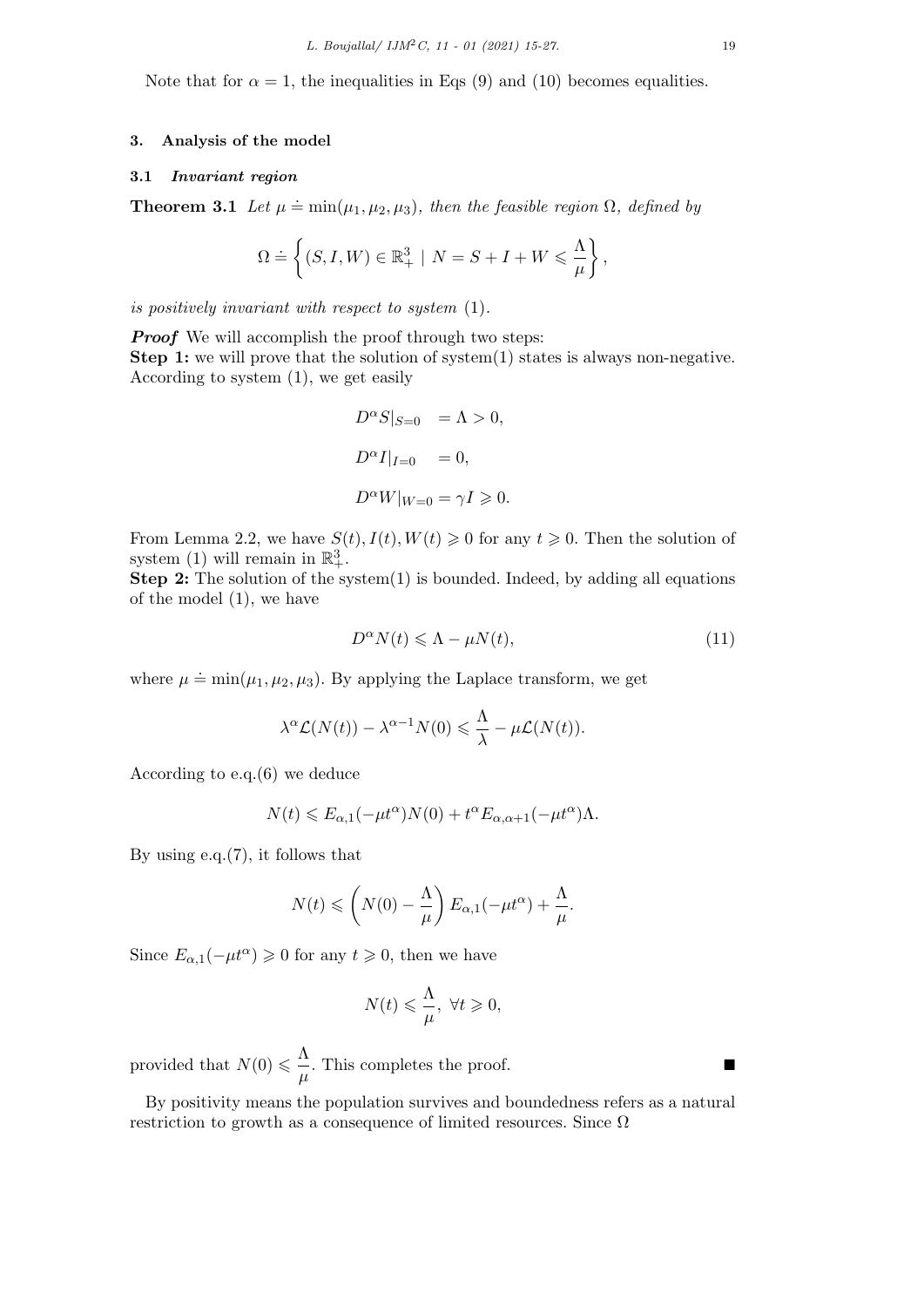is positive invariant with respect to system (1), we only need to consider this system within  $\Omega$  in the rest of the paper.

# **3.2** *Existence and uniqueness of global solution*

In order to prove the existence of unique global solution of the system (1), we will use the Lemma 2.1 in the following result:

**Theorem 3.2** *The fractional order initial value system* (1) *has a unique global solution on* Ω*.*

*Proof* Let  $X \doteq (S, I, W)'$ , then system (1) can be rewritten as follows:

$$
D^{\alpha}X = F(X),\tag{12}
$$

where

$$
F(X) \doteq \begin{pmatrix} \Lambda - \beta SI - \mu_1 S \\ \beta SI - (\mu_2 + \gamma)I \\ \gamma I - \mu_3 W \end{pmatrix}.
$$

Firstly, it is easy to see that *F* satisfies the first condition of lemma 2.1. For the second condition, Let us rewrite the vector function *F* as follows

$$
F(X) \doteq \bar{\Lambda} + (IA_1 + A_2) X,
$$

where

$$
\bar{\Lambda} = \begin{pmatrix} \Lambda \\ 0 \\ 0 \end{pmatrix}, A_1 = \begin{pmatrix} -\beta & 0 & 0 \\ \beta & 0 & 0 \\ 0 & 0 & 0 \end{pmatrix} \text{ and } A_2 = \begin{pmatrix} -\gamma & 0 & 0 \\ 0 & -(\mu_2 + \gamma) & 0 \\ 0 & \gamma & -\mu_3 \end{pmatrix}.
$$

It follows that there exist

$$
\omega \doteq \|\bar{\Lambda}\| \text{ and } \theta \doteq |I| \|A_1\| + \|A_2\|
$$

such that

$$
||F(X)||\leqslant \omega+\theta ||X||.
$$

Then, system (1) has a unique solution on  $[0, \infty)$ .

# **4. Equilibria and stability analysis**

In this section, we discuss the existence and local stability of equilibria for system (1). For this, we define the basic reproduction number of the model (1) by

$$
\mathcal{R}_0=\frac{\beta\Lambda}{\mu_1(\mu_2+\gamma)}.
$$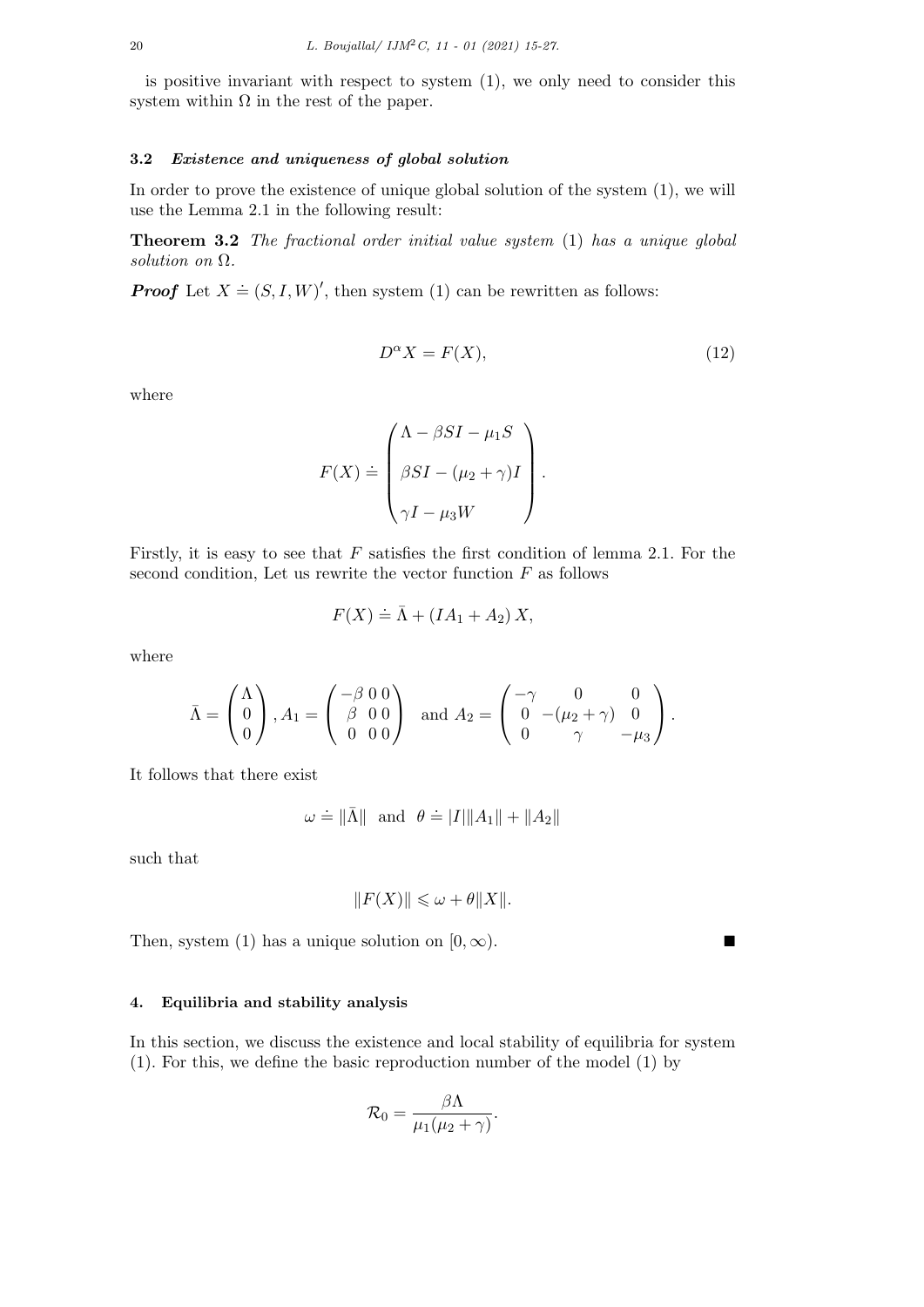This threshold is the average number of secondary cases produced by a single infective individual which is introduced into an entirely susceptible population. It can be see easily that system (1) has two equilibrium points:

- Disease free equilibrium of the form  $E_0 = \left(\frac{\Lambda}{\mu}\right)$  $\left(\frac{\Lambda}{\mu_1}, 0, 0\right)$ . This equilibrium corresponds to the case when there are non leukemia in the cell population.
- Disease endemic equilibrium point, if  $\mathcal{R}_0 > 1$ , given by  $E^* = (S^*, I^*, W^*)$ , where

$$
S^* = \frac{\mu_2 + \gamma}{\beta}, I^* = \frac{\mu_1(\mathcal{R}_0 - 1)}{\beta} \text{ and } W^* = \frac{\gamma \mu_1(\mathcal{R}_0 - 1)}{\beta \mu_3}.
$$

### **4.1** *Local stability*

In this section we will establish the local stability of both free equilibrium  $E_0$  and endemic equilibrium *E<sup>⋆</sup>* .

**Theorem 4.1** *The disease free equilibrium E*<sup>0</sup> *is locally asymptotically stable if*  $\mathcal{R}_0$  < 1 *and unstable whenever*  $\mathcal{R}_0$  > 1*.* 

*Proof* The jacobian matrix at *E*<sup>0</sup> is given by

$$
J_{E_0} = \begin{pmatrix} -\mu_1 & -\frac{\Lambda \beta}{\mu_1} & 0 \\ 0 & \frac{\beta \Lambda}{\mu_1} - (\mu_2 + \gamma) & 0 \\ 0 & \gamma & -\mu_3 \end{pmatrix}.
$$

Therefore eigenvalues of the characteristic equation of  $J_{E_0}$  are

$$
\lambda_1 = -\mu_3 < 0, \\
\lambda_2 = -\mu_1 < 0, \\
\lambda_3 = (\mu_2 + \gamma)(\mathcal{R}_0 - 1).
$$

Hence, all eigenvalues of the characteristic equation are negative if  $\mathcal{R}_0 < 1$ . Thus  $|\arg(\lambda_i)| = \pi > \frac{\alpha \pi}{2}$  $\frac{2}{2}$  for  $i = 1, 2, 3$ . Consequently, by the Routh-Hurwitz fractional order condition  $\left[21\right]$ , the equilibrium point  $E_0$  is locally asymptotically stable if  $\mathcal{R}_0$  < 1 and unstable if  $\mathcal{R}_0 > 1$ .

**Theorem 4.2** If  $\mathcal{R}_0 > 1$ , then the endemic equilibrium  $E^*$  is locally asymptotically *stable*

*Proof* The jacobian matrix at  $E^*$  is given by

$$
J_{E^*} = \begin{pmatrix} -\gamma - \mu_1(\mathcal{R}_0 - 1) - (\mu_2 + \gamma) & 0 \\ \mu_1(\mathcal{R}_0 - 1) & 0 & 0 \\ 0 & \gamma & -\mu_3 \end{pmatrix}.
$$

Its characteristic equation is

$$
\lambda^3 + a_1 \lambda^2 + a_2 \lambda + a_3 = 0,\tag{13}
$$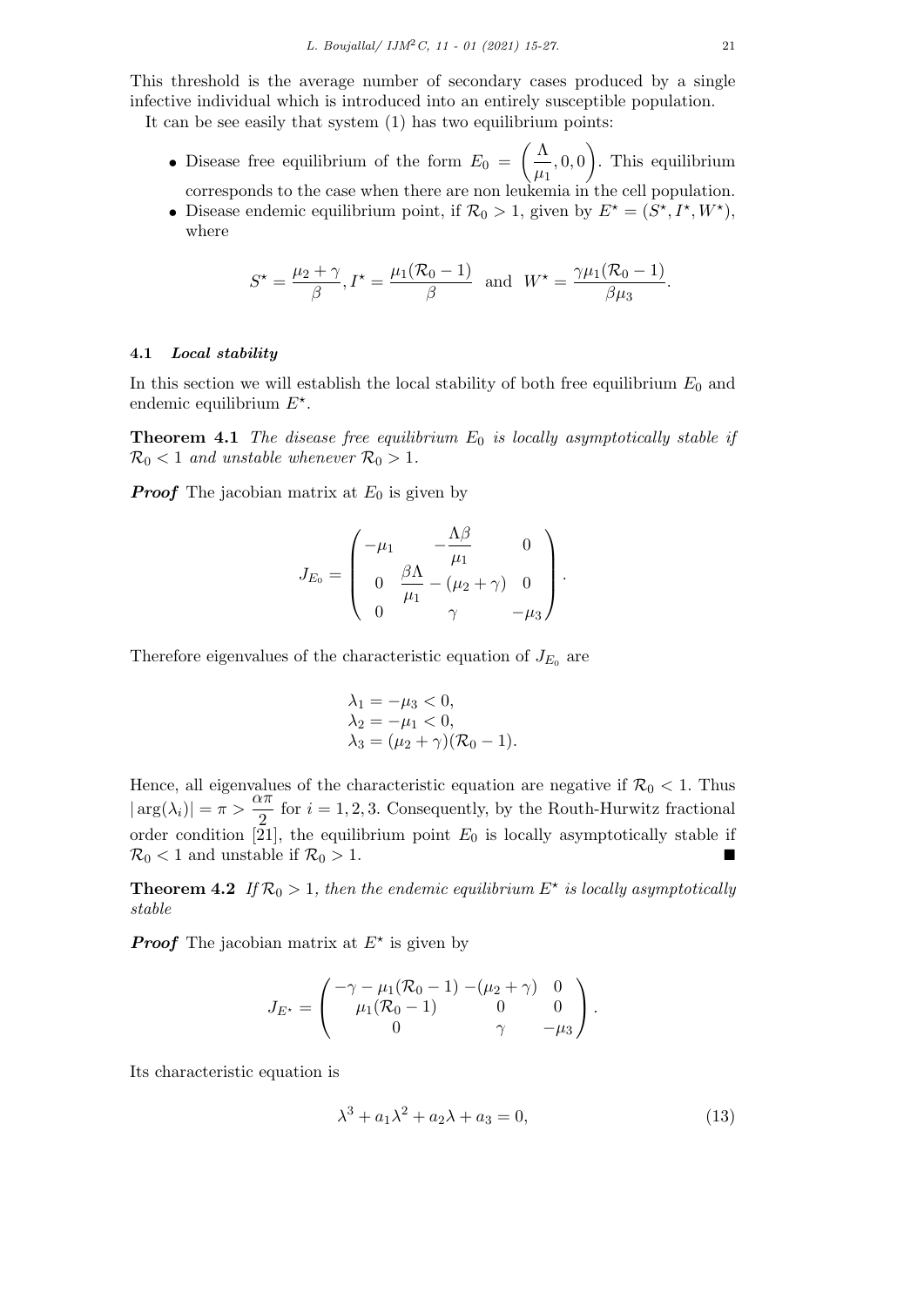where

$$
a_1 = \gamma + \mu_2 + \mu_1(\mathcal{R}_0 - 1),
$$
  
\n
$$
a_2 = \mu_3 \gamma + \mu_1(\mu_2 + \gamma + \mu_3)(\mathcal{R}_0 - 1),
$$
  
\n
$$
a_3 = \mu_1 \mu_3(\mu_2 + \gamma)(\mathcal{R}_0 - 1).
$$

If  $\mathcal{R}_0 > 1$  then  $a_1 > 0, a_2 > 0, a_3 > 0$  and  $a_1 a_2 - a_3 > 0$ . Hence, the Routh-Hurwitz conditions are satisfied.

Let  $D(Q)$  denote the discriminant of the polynomial  $Q(\lambda)$  given by e.q.(13), then

$$
D(Q) = -\begin{vmatrix} 1 & a_1 & a_2 & a_3 & 0 \\ 0 & 1 & a_1 & a_2 & a_3 \\ 3 & 2a_1 & a_2 & 0 & 0 \\ 0 & 3 & 2a_1 & a_2 & 0 \\ 0 & 0 & 3 & 2a_1 & a_2 \end{vmatrix}
$$
  
=  $4a_1^3 a_3 - a_1^2 a_2^2 - 18a_1 a_2 a_3 + 4a_2^3 + 27a_3^2.$ 

According to [4, 5], we can state the following result

**Theorem 4.3** *Assume that*  $\mathcal{R}_0 > 1$ *.* 

(i) *If*  $D(Q) > 0$  *and*  $0 < \alpha \leq 1$ *, then*  $E^*$  *is locally asymptotically stable.* 

(ii) *If*  $D(Q) < 0$  *and*  $\alpha \leq 2/3$ *, then*  $E^*$  *is locally asymptotically stable.* 

# **4.2** *Global stability*

Now, we investigate the global asymptotic stability of both equilibrium.

**Theorem 4.4** *The disease free equilibrium E*<sup>0</sup> *is globally asymptotically stable whenever*  $\mathcal{R}_0 \leq 1$ *.* 

*Proof* Consider the Lyapunov function  $V : \Omega \to \mathbb{R}$  such that

$$
V(S, I) = \frac{1}{2} (S - S_0 + I)^2 + \frac{\mu_1 + \mu_2 + \gamma}{\beta} I.
$$

Then, by calculating the fractional time derivative of *V* along the solution of system  $(1)$ , we get

$$
D^{\alpha}V(S,I) \leq -\mu_1(S-S_0)^2 - (\mu_2 + \gamma)I^2 - \frac{(\mu_1 + \mu_2 + \gamma)(\mu_2 + \gamma)}{\beta}(1 - \mathcal{R}_0)I.
$$

Thus  $D^{\alpha}(S, I) \leq 0$  for  $\mathcal{R}_0 \leq 1$ . Furthermore, the largest invariant set of  $\{(S, I) \in \mathbb{R}^2_+ : D^{\alpha}V(S, I) = 0\}$  is only the singleton  $\{E_0\}$ . Consequently, by LaSalle's invariance principle  $[19]$ , the free equilibrium  $E_0$  is globally asymptotically stable.

**Theorem 4.5** If  $\mathcal{R}_0 > 1$ , then the endemic equilibrium  $E^*$  is globally asymptoti*cally stable.*

*Proof* Let  $V : \Omega \to \mathbb{R}$  be a Lyapunov function such that

$$
V(S,I) = S - S^* \ln \left( \frac{S}{S^*} \right) + I - I^* \ln \left( \frac{I}{I^*} \right).
$$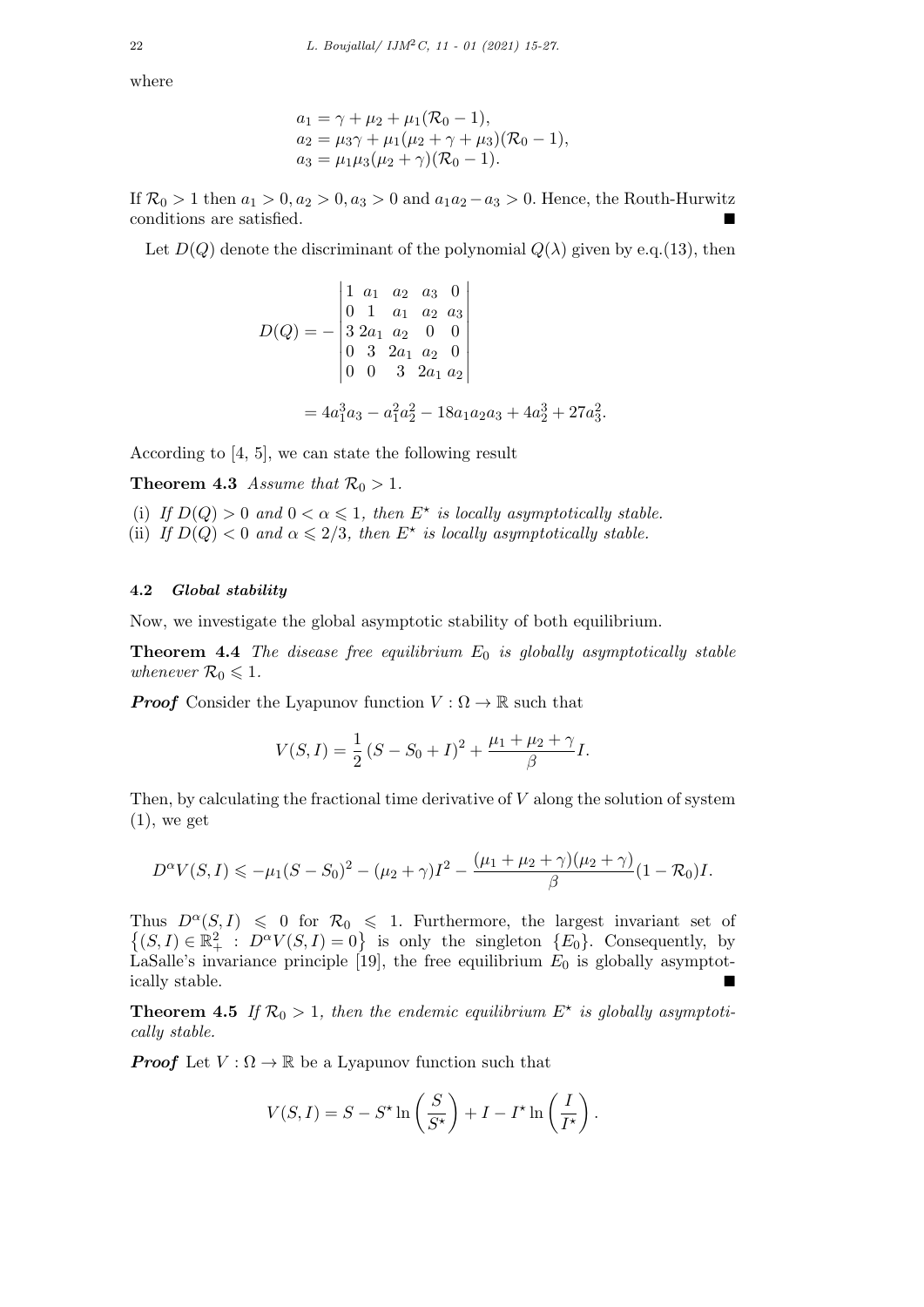Its fractional time derivative along the solution of system (1) implies that

$$
D^{\alpha}V(S,I) \leq S^{\star} \left(1 - \frac{S}{S^{\star}}\right) D^{\alpha} \left(\frac{S}{S^{\star}}\right) + I^{\star} \left(1 - \frac{I}{I^{\star}}\right) D^{\alpha} \left(\frac{I}{I^{\star}}\right)
$$

$$
\leqslant \left(1 - \frac{S}{S^{\star}}\right) D^{\alpha}S + \left(1 - \frac{I}{I^{\star}}\right) D^{\alpha}I.
$$

Using e.q.(1) and the expressions of the coordinates of the equilibrium point  $E^*$ , we get

$$
D^{\alpha}V(S,I) \leqslant -\frac{\Lambda(S - S^{\star})}{SS^{\star}} \leqslant 0.
$$

Furthermore, the largest invariant set of  $\{(S, I) \in \mathbb{R}^2_+ : D^{\alpha}V(S, I) = 0\}$  is only the singleton  ${E^{\star}}$ . By LaSalle's invariance principle,  $E^{\star}$  is globally asymptotically stable.

### **5. Numerical simulations**

In this section; we perform some numerical simulations of leukemia transmission  $model(1)$  to illustrate our theoretical results discussed in the previous sections. The simulation is performed using fde12 solver written in Matlab by Garrappa [13]. Graphical results are displayed using the initial conditions:  $S_0 = 1.95, I_0 = 1.95$  $8.6, W_0 = 12.9$  and all the parameters showed in Table 1.

By choosing  $\Lambda = 1.5$  cells  $\mu \ell^{-1}$  day<sup>-1</sup>,  $\beta = 0.0005 \mu \ell$ cells<sup>-1</sup> day<sup>-1</sup>,  $\mu_1 = 0.01$ day<sup>-1</sup>,  $\mu_2 = 0.003 \text{ day}^{-1}$ ,  $\gamma = 0.09 \mu \ell \text{ cells}^{-1} \text{ day}^{-1}$ ,  $\mu_3 = 0.03 \text{ day}^{-1}$ ,  $t_f = 200 \text{ day}$ and different values of  $\alpha$ , we get the disease free equilibrium point  $E_0 = (150, 0, 0)$ and  $\mathcal{R}_0 = 0.8065 < 1$ . Then, according to Theorem 4.4, the disease free equilibrium point  $E_0$  is globally asymptotically stable on  $\Omega$  (see Figure 2).

For different values of initial conditions and for fixed value of  $\alpha$ , Figure 3 shows that solutions of system  $(1)$  converge to the disease free equilibrium  $E_0$  when  $\mathcal{R}_0$  < 1, which implies that the disease free equilibrium  $E_0$  of system (1) is globally asymptotically stable on  $\Omega$ .

Now, we present in Figure 4 the graphic representation of the solutions of the system (1) with the same parameters values given above and for different values of  $\alpha$  except  $\gamma = 0.03\mu\ell$  cells<sup>-1</sup> day<sup>-1</sup>. In this case  $\mathcal{R}_0 = 57.6923 > 1$  and the endemic equilibrium point  $E^* = (2.6, 113.3846, 37.7949)$ , then, according to Theorem 4.5, the endemic equilibrium point  $E^*$  of system (1) is globally asymptotically stable on Ω.

In addition, we can observe in Figure 5 that for fixed value of  $\alpha = 0.9$  and for different initial conditions the solution of system (1) converge to the endemic equilibrium point  $E^*$ . Finally, from all of these Figures, we can remark the impact of fractional derivative  $\alpha$  on the evolution of the model states.

### **6. Conclusion**

In the present work, we have proposed and studied a new fractional order model that describes the spread of leukemia with Caputo fractional derivative. Initially, we have established the existence and the boundedness of non-negative solutions. By using the Routh-Hurwitz criteria and constructing Lyapunov functions, the

■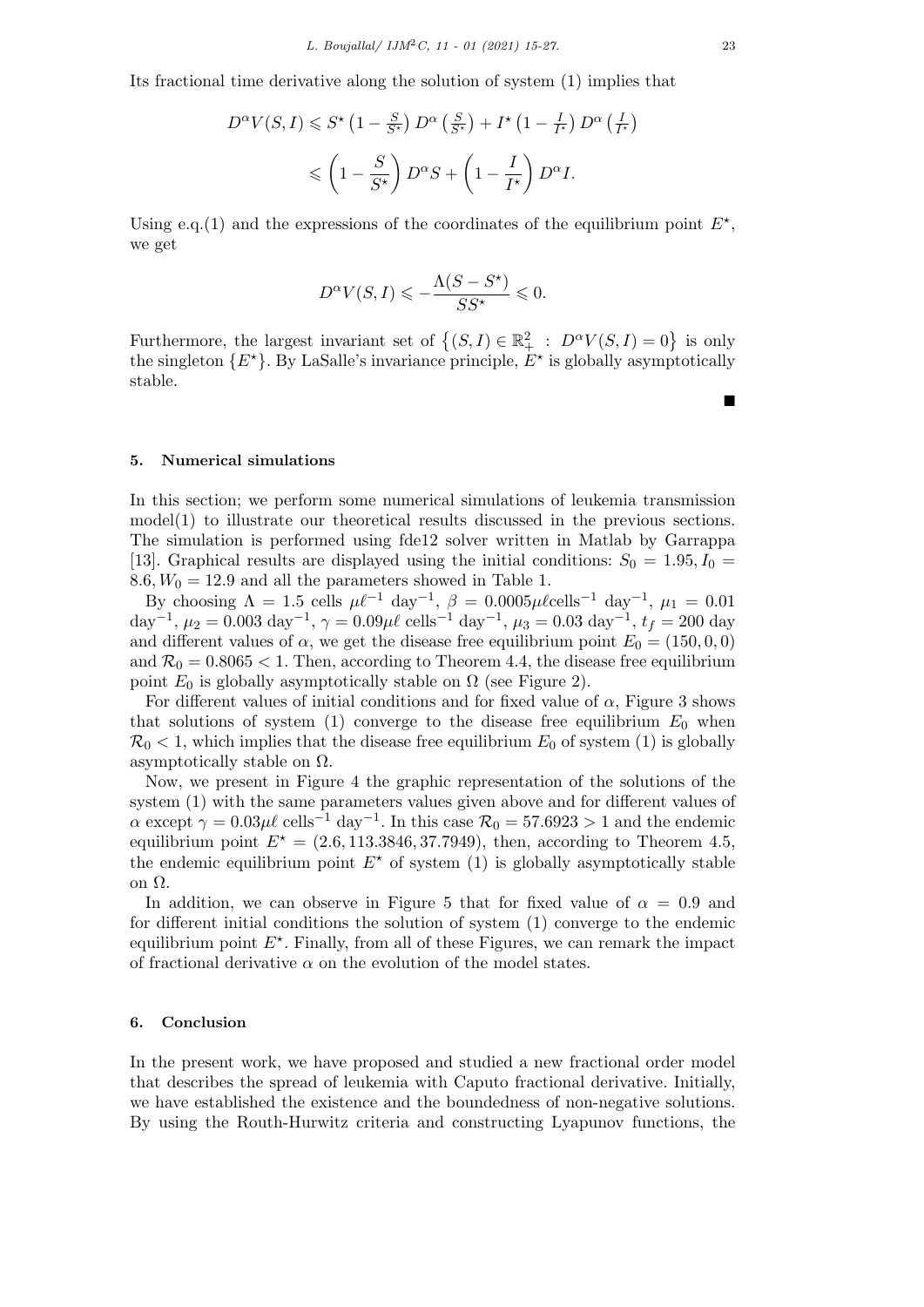

Figure 2. Stability of the disease free equilibrium  $E_0$  for different values of  $\alpha$ .



Figure 3. Stability of the disease free equilibrium  $E_0$  for different initial values for each variable of state and with fixed value of  $\alpha = 0.9$ .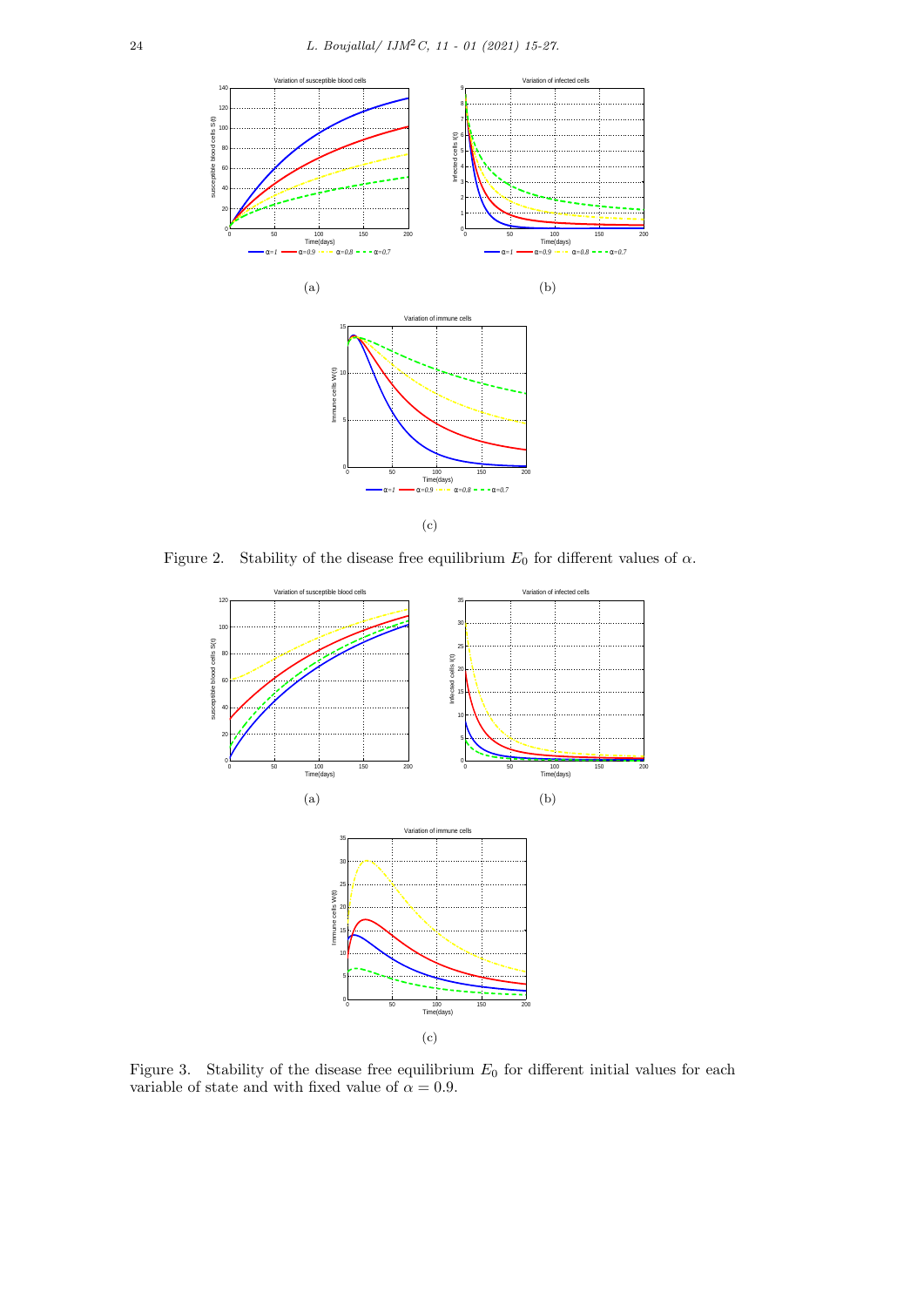

Figure 4. Stability of the endemic equilibrium  $E^*$  for different values of  $\alpha$ .



Figure 5. Stability of the endemic equilibrium  $E^*$  for different initial values for each variable of state and with fixed value of  $\alpha = 0.9$ .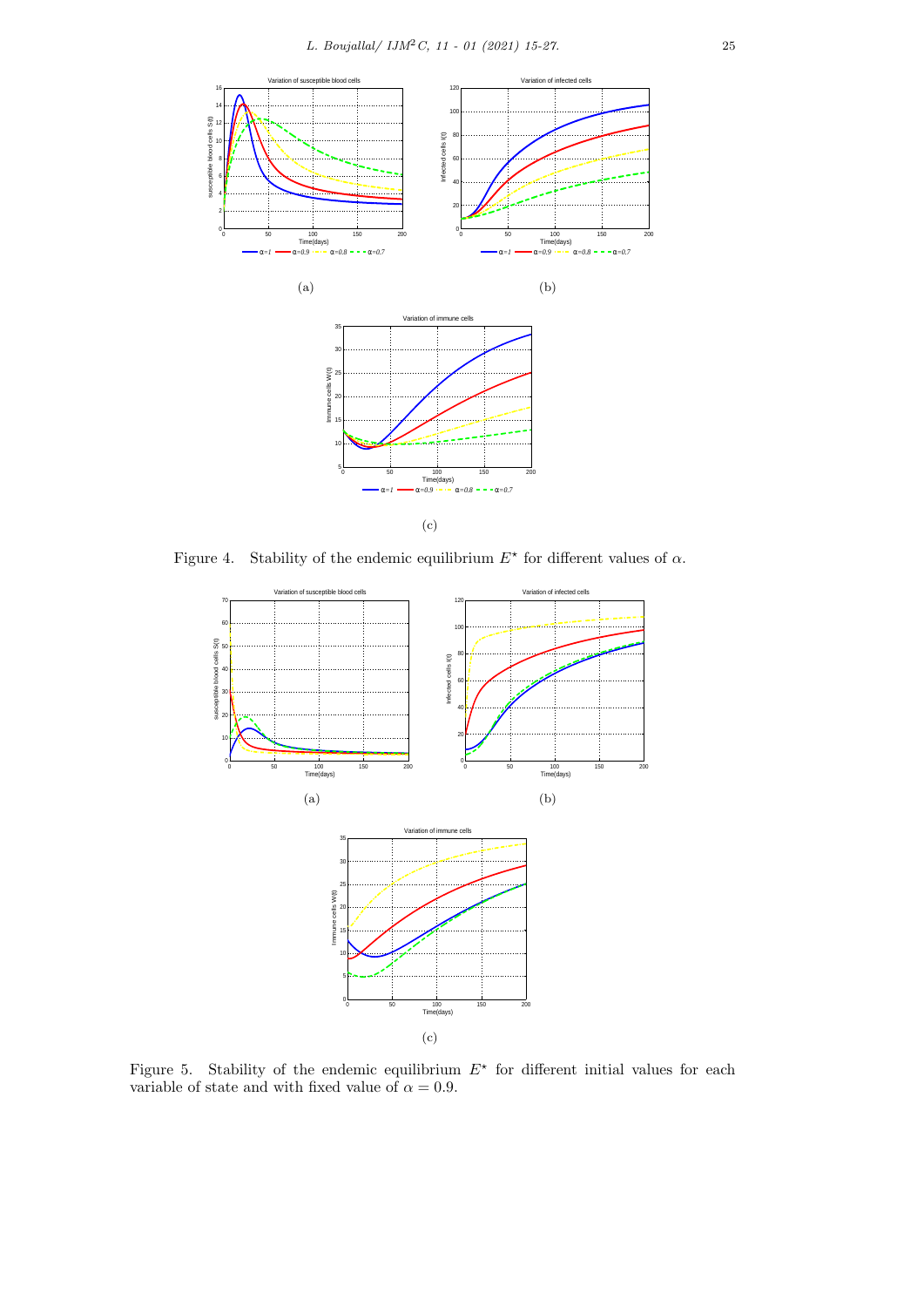local and the global stability of disease-free equilibrium and endemic equilibrium are established. The numerical simulation was carried out for different values of parameter  $\alpha$  and we have remarked that this parameter has impact on the evolution of the model states.

#### **References**

- [1] E. K. Afenya and D. E. Bentil, Some perspectives on modeling leukemia, Mathematical Biosciences, **150** (1998) 113–130.
- [2] M. Agarwal and A. S. Bhadauria, Mathematical modeling and analysis of leukemia: Effect of external engineered T cells infusion, Applications & Applied Mathematics, **10 (1)** (2015) 249–266.
- [3] N. Aguila-Camacho, M. A. Duarte-Mermoud and J. A. Gallegos, Lyapunov functions for fractional order systems, Communications in Nonlinear Science and Numerical Simulation, **19** (2014) 2951– 2957.
- [4] E. Ahmed, A. El-Sayed and H. A. El-Saka, On some routh–hurwitz conditions for fractional order differential equations and their applications in lorenz, rössler, chua and chen systems, Physics Letters A, **358** (2006) 1–4.
- [5] E. Ahmed, A. El-Sayed and H. A. El-Saka, Equilibrium points, stability and numerical solutions of fractional-order predator–prey and rabies models, Journal of Mathematical Analysis and Applications, **325** (2007) 542–553.
- [6] O. Balatif, L. Boujallal, A. Labzai and M. Rachik, Stability analysis of a fractional-order model for abstinence behavior of registration on the electoral lists, International Journal of Differential Equations, **2020** (2020), Article ID 4325640, doi:10.1155/2020/4325640.
- [7] L. Berezansky, S. Bunimovich-Mendrazitsky and A. Domoshnitsky, A mathematical model with time-varying delays in the combined treatment of chronic myeloid leukemia, Advances in Difference Equations, **2012** (2012), doi:10.1186/1687-1847-2012-217.
- [8] F. Bozkurt, T. Abdeljawad and M. Hajji, Stability analysis of a fractional order differential equatin model of a brain tumor growth depending on the density, Applied and Computational Mathematics, **14 (1)** (2015) 50-62.
- [9] G. Clapp and D. Levy, A review of mathematical models for leukemia and lymphoma, Drug Discovery Today: Disease Models, **16** (2015) 1–6.
- [10] K. Diethelm, Monotonicity of functions and sign changes of their caputo derivatives, Fractional Calculus and Applied Analysis, **19** (2016) 561–566.
- [11] S. Fahmy, A. M. El-Geziry, E. Mohamed, A. M. AbdelAty and A. G. Radwan, Fractional-order mathematical model for chronic myeloid leukaemia, in 2017 European Conference on Circuit Theory and Design (ECCTD), IEEE, (2017) 1–4, doi:10.1109/ECCTD.2017.8093247.
- [12] M. F. Farayola, S. Shafie, F. M. Siam and I. Khan, Numerical simulation of normal and cancer cells populations with fractional derivative under radiotherapy, Computer Methods and Programs in Biomedicine, **187** (2020) 105202, doi:10.1016/j.cmpb.2019.105202.
- [13] R. Garrappa, On linear stability of predictor–corrector algorithms for fractional differential equations, International Journal of Computer Mathematics, **87** (2010) 2281–2290.
- [14] M. Hassouna, A. Ouhadan and E. El Kinani, On the solution of fractional order sis epidemic model, Chaos, Solitons & Fractals, **117** (2018) 168–174.
- [15] T. In, Facts & figures 2019: Us cancer death rate has dropped 27% in 25 years, (2019).
- [16] C. Ionescu, A. Lopes, D. Copot, J. T. Machado and J. Bates, The role of fractional calculus in modeling biological phenomena: A review, Communications in Nonlinear Science and Numerical Simulation, **51** (2017) 141–159.
- [17] M. S. Khatun and M. H. A. Biswas, Mathematical analysis and optimal control applied to the treatment of leukemia, Journal of Applied Mathematics and Computing, **64** (2020) 331–353.
- [18] M. S. Khatun and M. H. A. Biswas, Modeling the effect of adoptive t cell therapy for the treatment of leukemia, Computational and Mathematical Methods, **2** (2020) e1069, doi:10.1002/cmm4.1069.
- [19] J. P. La Salle, The Stability of Dynamical Systems, SIAM, (1976).
- [20] W. Lin, Global existence theory and chaos control of fractional differential equations, Journal of Mathematical Analysis and Applications, **332** (2007) 709–726.
- [21] D. Matignon, Stability results for fractional differential equations with applications to control processing, in Computational Engineering in Systems Applications, vol. 2, Lille, France, (1996) 963–968.
- [22] H. Moore and N. K. Li, A mathematical model for chronic myelogenous leukemia (cml) and t cell interaction, Journal of Theoretical Biology, **227** (2004) 513–523.
- [23] S. Nanda, H. Moore and S. Lenhart, Optimal control of treatment in a mathematical model of chronic myelogenous leukemia, Mathematical Biosciences, **210** (2007) 143–156.
- [24] W. H. Organization et al., Latest global cancer data: Cancer burden rises to 18.1 million new cases and 9.6 million cancer deaths in 2018, International Agency for Research on Cancer. Geneva: World Health Organization, (2018).
- $[25]$  I. Oztürk and F. Özköse, Stability analysis of fractional order mathematical model of tumor-immune system interaction, Chaos, Solitons & Fractals, **133** (2020) 109614, doi:10.1016/j.chaos.2020.109614. [26] I. Podlubny, Fractional Differential Equations, Elsevier Science, (1998).
- [27] J. K. Popović, D. T. Spasić, J. Tošić, J. L. Kolarović, R. Malti, I. M. Mitić, S. Pilipović and T. M. Atanacković, Fractional model for pharmacokinetics of high dose methotrexate in children with acute lymphoblastic leukaemia, Communications in Nonlinear Science and Numerical Simulation, **22** (2015) 451–471.